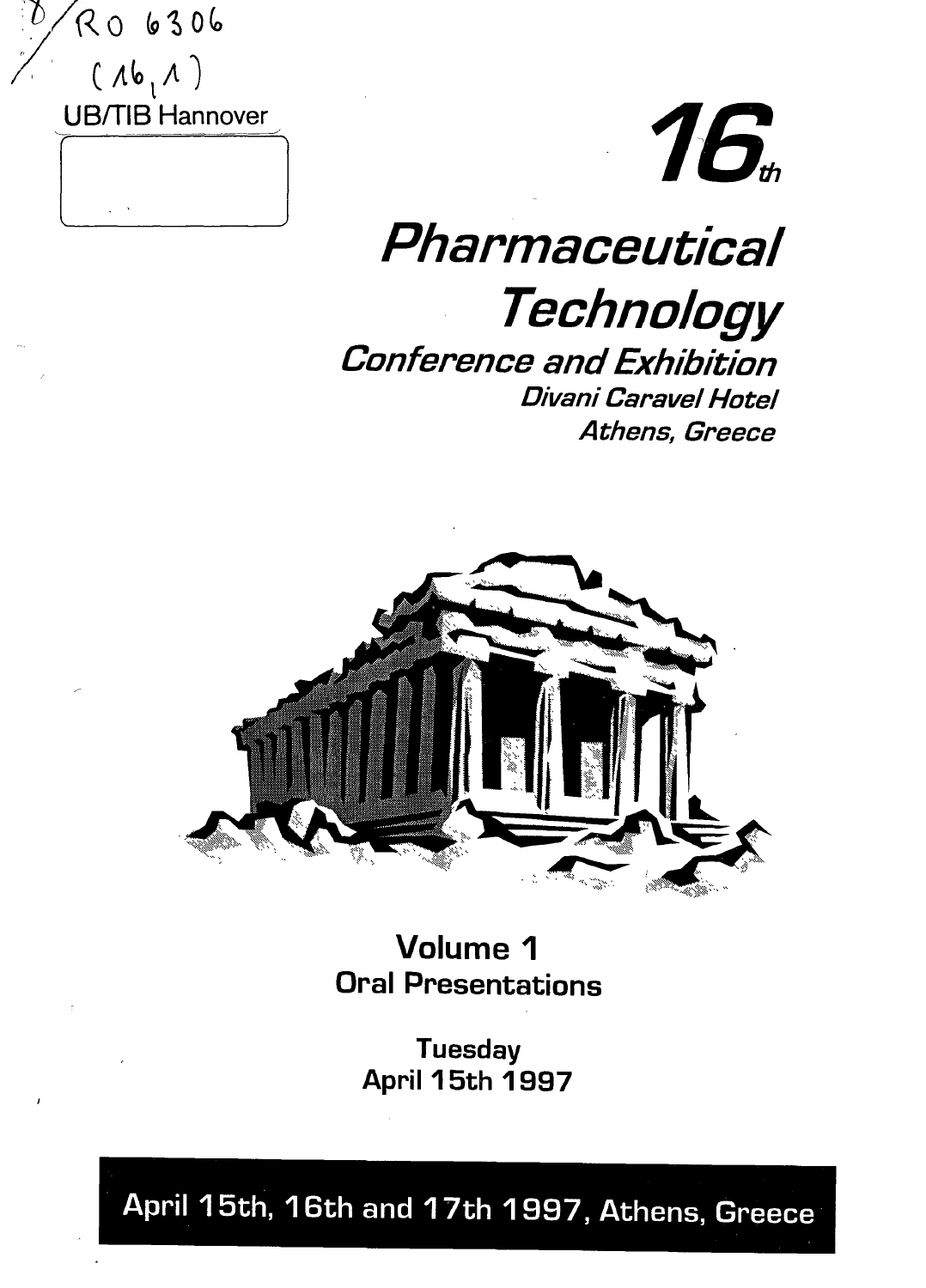## UES DAYY AOR

## **Plenary Lecture: OLYMPIA HALL**

- 9.00 10.00 **TRANSDERMAL DRUG DELIVERY: TECHNIQUES FOR OPTIMISATION** Professor Brian W Barry, University of Bradford, U.K.
- 10.00-10.20 **COFFEE**

## Research Papers

## **CONTROLLED DRUG DELIVERY:** OLYMPIA HALL

**PACK**

- 10.20-10.50 **PEPTIDE RELEASE FROM HYDROPHILIC AND 14 HYDROPHOBIC PLGA MICROSPHERES** P.P. DeLuca, University of Kentucky, U.S.A.
- 10.50-11.20 **FURTHER INVESTIGATIONS INTO THE 27 MECHANISMS OF DRUG RELEASE FROM STEARIC ACID MICROSPHERES** H.J. Robson, D.Q.M. Craig & D. Deutsch, University of London and Glaxo Wellcome R & D, U.K.

11.20-11.50 **STABILITY AND RELEASE OF THIORIDAZINE 32 AND BOVINE INSULIN FROM BIODEGRADABLE MULTIPHASE MICROSPHERES OF PLGA PRODUCED BY POTENTIOMETRIC DISPERSION** P.B. O'Donnell & J.W. McGinity, University of Texas at Austin, U.S.A.

11.50-12.20 **MODIFIED RELEASE MICROSPHERES: THE 35 MICROENCAPSULATION OF IBUPROFEN BY THE EMULSION SOLVENT DIFFUSION TECHNIQUE USING EUDRAGIT RS100 AS POLYMER**

D. Perumal, CM. Dangor, R.S. Alcock, K. Moopanar & N. Hurbans, University of Durban-Westville, South Africa.

12.20-12-50 **ORAL DELIVERY OF HEPARIN FROM 51 BIODEGRADABLE POLY-DL-LACTIDE MICRO-PARTICLES**

Z. Ramtoola, Elan Corporation Research Institute, Dublin, Ireland



**International Advisory Board**

**F. Carli** Trieste, Italy

**O.I. Corrigan** Dublin, Ireland.

). **Cucala** Barcelona, Spain.

**M.A. Donsmark** Copenhagen, Denmark.

**|.L. Ford** Liverpool, United Kingdom.

**M.J. Groves** Chicago, USA.

**A.M. Guyot-Hermann** Lille, France.

**T.M. Jones** London, United Kingdom.

**K.A. Khan** Nottingham, United Kingdom.

**J.W. McGinity** Austin, USA.

**J. Rak** Bratislava, Slovak Republic.

**D.M. Rekkas** Athens, Greece.

**H. Rupprecht** Regensburg, Germany.

**A. Stamm** Strasbourg, France.

**Conference Co-ordinator M.H. Rubinstein** Liverpool, United Kingdom.

### **Conference Address:**

24 Menlove Gardens North, Liverpool L18 2EJ, United Kingdom

Telephone: National 0151 737 1993, International +44 151 737 1993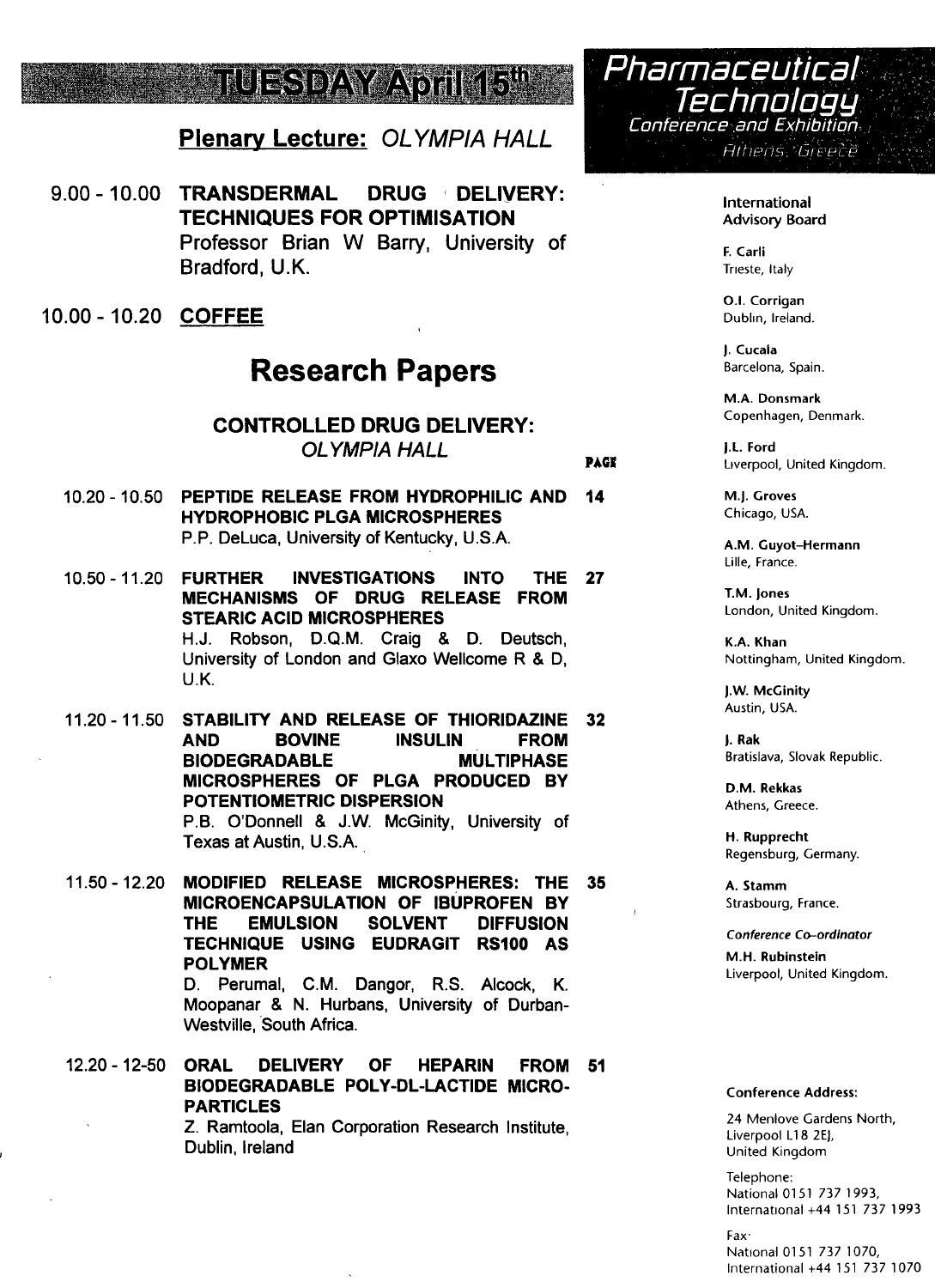

12.50-13.20 **NOVEL CONTROLLED DELIVERY SYSTEMS INCORPORATING HIGH ENERGY COPRECIPITATE OF NONOXYNOL-9 WITH POTENT SPERMICIDAL AND ANTI-HIV PROPERTIES** G. A. Digenis, University of Kentucky, U.S.A.

- **13.20 -14.20 LUNCH:** ATHENS VIEW ROOM
- 10.00-13.20 **TABLE-TOP EXHIBITION:**
- 14.20 17.00 OLYMPIA FOYER
- 14.20 -15.30 **POSTER-SESSION:** OLYMPIA HALL

## **CONTROLLED DRUG DELIVERY:** OLYMPIA HALL

- 15.30 -16.00 **A POTENTIAL ROLE FOR LIPOSOMES IN DNA** 74 **VACCINATION** G. Gregoriadis & R. Saffie, School of Pharmacy, University of London, U.K.
- 16.00-16.30 **COMPARISON OF BIODISTRIBUTION AND CLEARANCE OF MMTC-LABELLED LIPOSOMES IN AN ANIMAL MODEL AND IN HEALTHY VOLUNTEERS** M.Vidgren, M.S. Saari, APalander, A. Vidgren & M. Nieminen, University of Kuopio and University Hospital of Tampere, Finland. 81
- 16.30 -17.00 **DEVELOPMENT OF A THREE COMPARTMENT ORAL SUSTAINED RELEASE DELIVERY SYSTEM FOR NIFEDIPINE** G.A. Digenis, H.S. Anwar & R.C. Page, University of Kentucky, U.S.A. 90

17.00-17.30 **IN-VITRO/IN-VIVO PERFORMANCE OF BIOADHESIVE TETRACYCLINE-CONTAINING SEMI-SOLIDS FOR THE TREATMENT OF PERIODONTAL DISEASES** D.S. Jones, A.F. Brown, A.D. Woolfson, C.R. Irwin, W.A. Coulter & C. McClelland, The Queen's University of Belfast and Queen's University School of Clinical Dentistry, Belfast, U.K. **108**

53

**International , Advisory Board j**

**F. Carli j** Trieste, Italy '

**O.I. Corrigan** ' Dublin, Ireland.

]. **Cucala** Barcelona, Spain i

**M.A. Donsmark** Copenhagen, Denmark.

**|.L. Ford** | Liverpool, United Kingdom.

**M.J. Groves** Chicago, USA.

**A.M. Guyot-Hermann** Lille, France.

**T.M. Jones** London, United Kingdom.

**K.A. Khan** j Nottingham, United Kingdom.;

**|.W. McGinity** Austin, USA.

**J. Rak** Bratislava, Slovak Republic. ,

!

**D.M. Rekkas** Athens, Greece.

**H. Rupprecht** Regensburg, Germany.

**A. Stamm** Strasbourg, France.

**Conference Co-ordinator**

**M.H. Rubinstein** Liverpool, United Kingdom.

### **Conference Address:**

24 Menlove Gardens North, Liverpool L18 2EJ, United Kingdom

Telephone-National 0151 737 1993, International +44 151 737 199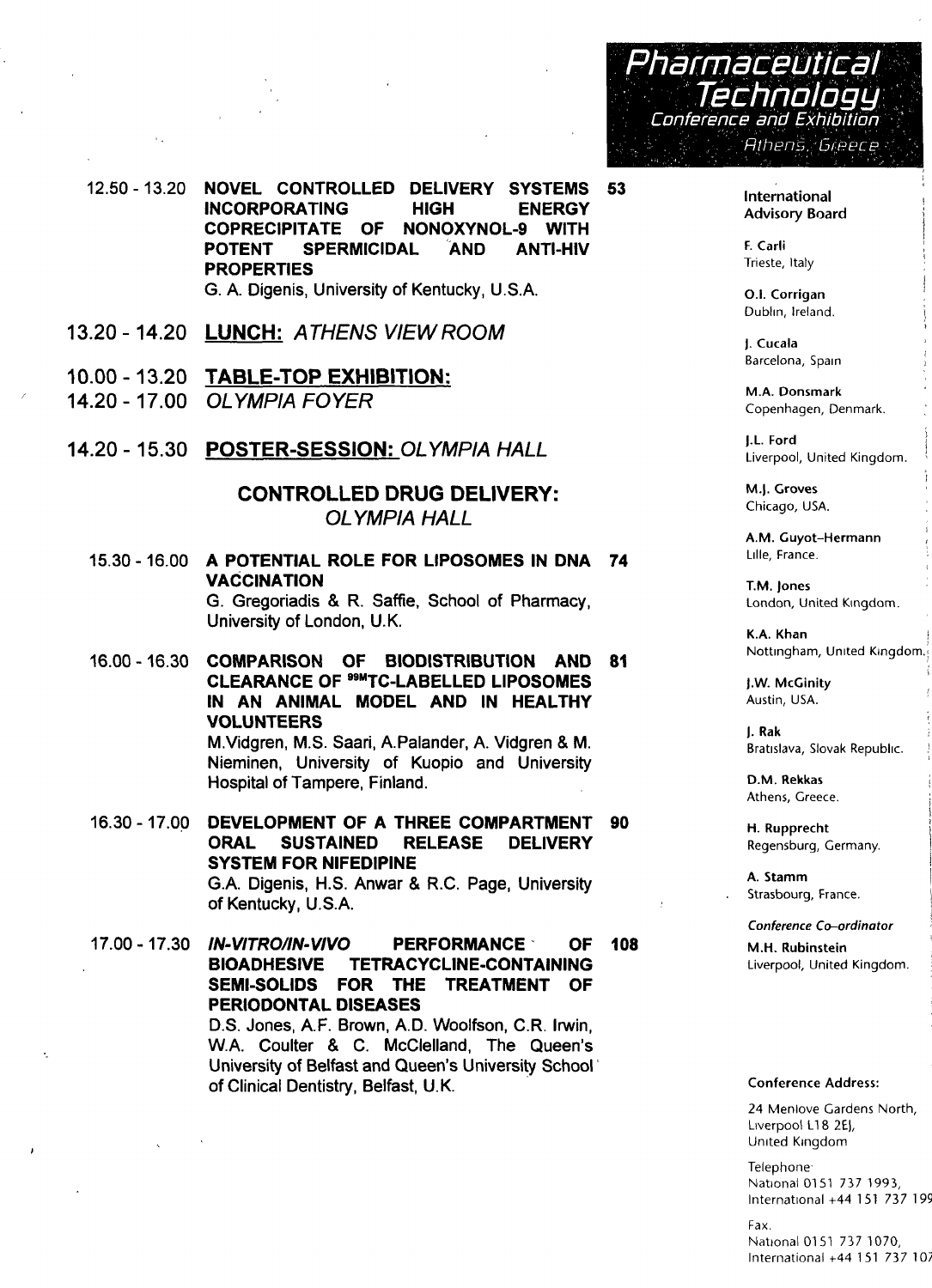Pharmaceutical **Technology** Conference and Exhibition Athens, Greece

**17.30-18.00 PHYSICO-CHEMICAL CHARACTERISATION OF ALGINATE GEL SYSTEMS** D. Banning, D.Q.M. Craig, F.C. Hampson, P.W. Dettmar & E. Onsoyen, University of London, Rekitt and Colman Products, U.K. and Pronova Biopolymer, Norway. **112**

18.00-18.30 **CHARACTERISATION OF THE VISCOELASTIC PROPERTIES OF BIOADHESIVE CHLORHEXIDINE-CONTAINING GELS FOR APPLICATION TO THE ORAL CAVITY** A.F. Brown, D.S. Jones & A.D. Woolfson, The Queen's University of Belfast. **123**

## **Plenary Lecture: OLYMPIA HALL**

18.30-19.30 **IMAGING INSIDE CONTROLLED RELEASE AND OTHER SOLID DOSAGE FORMS: NEW METHODS FOR UNDERSTANDING AND QUANTIFYING DRUG RELEASE PROCESSES**

Dr C.D. Melia, University of Nottingham, U.K.

International Advisory Board

**F. Carli** Trieste, Italy.

**O.I. Corrigan** Dublin, Ireland.

**J. Cucala** Barcelona, Spam.

**M.A. Donsmark** Copenhagen, Denmark.

**J.L. Ford** Liverpool, United Kingdom.

**M.J. Groves** Chicago, USA.

**A.M. Guyot-Hermann** Lille, France.

**T.M. Jones** London, United Kingdom.

**K.A. Khan** Nottingham, United Kingdom.

**J.W. McGinity** Austin, USA.

J. **Rak** Bratislava, Slovak Republic.

**D.M. Rekkas** Athens, Greece.

**H. Rupprecht** Regensburg, Germany.

**A. Stamm** Strasbourg, France.

**Conference Co-ordinator**

**M.M. Rubinstein** Liverpool, United Kingdom.

### **Conference Address:**

24 Meniove Gardens North, Liverpool L18 2EJ, United Kingdom

Telephone: National 0151 737 1993, International +44 151 737 1993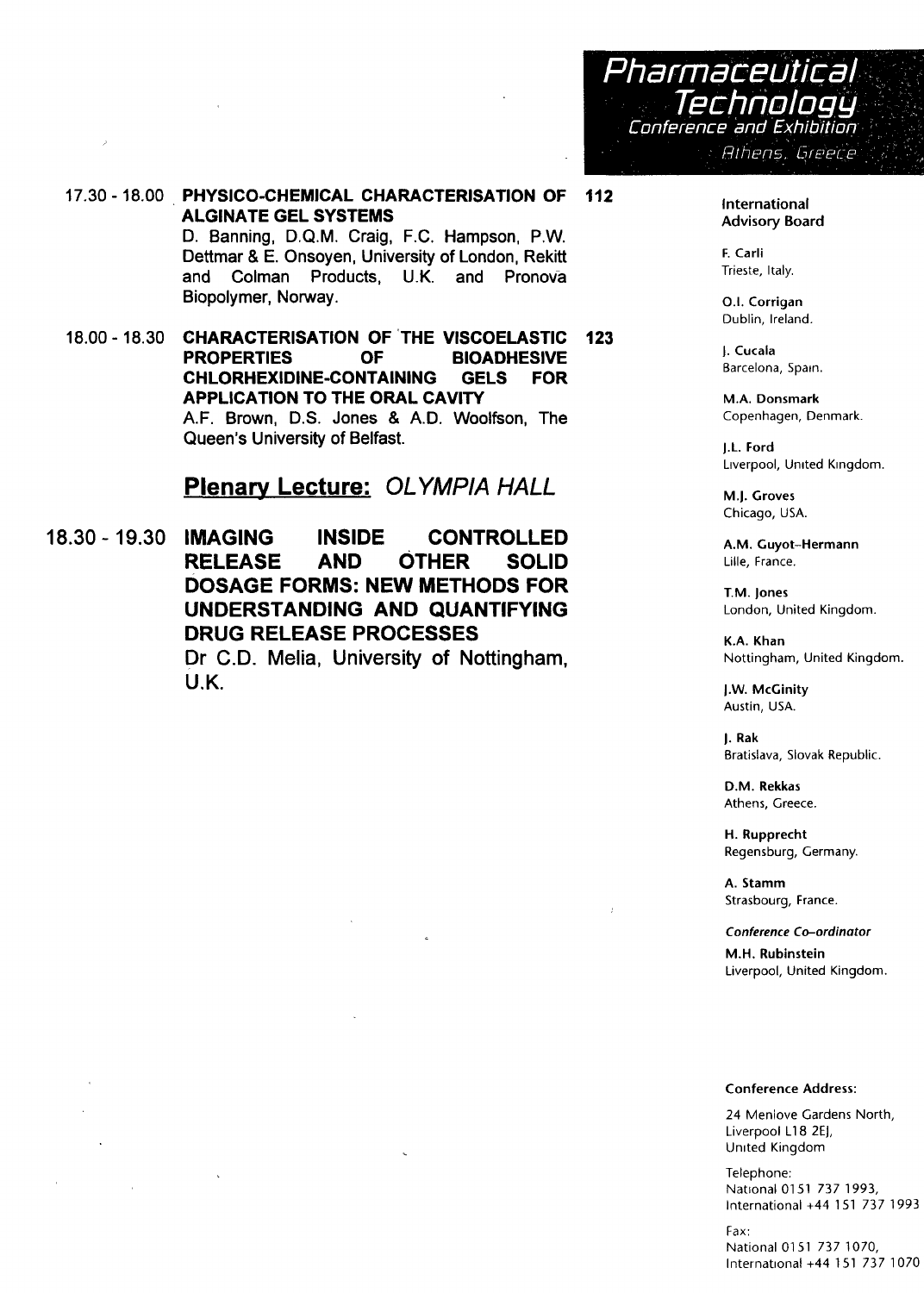

## **Research Papers**

## **FILM COATING:** VERGINA ROOM

10.20-10.50 **SWELLING RESTRICTION OF HYDROPHILIC MATRICES BY AQUEOUS COATING: AN EFFICIENT WAY TO CONTROL THE DISSOLUTION PROFILE OF A WATER SOLUBLE DRUG SUBSTANCE** B. Huet de Barochez, M. Rosovsky, C. Dauphant & P. Wuthrich, Technologie Servier, Orleans and Les Laboratoires Servier Industrie, Gidy, France. 126

10.50 - 11.20 EFFECTS OF ADDITIVES IN THE COATING 1**43 THE ADHESIVE ACRYLIC RESIN FORMULATION ON PROPERTIES OF AN COPOLYMER** L.A. Fenton & J.W. McGinity, The University of Texas at Austin, U.S.A.

**11.20** - 11.50 **AQUEOUS FILM COATING: EXAMINATION OF 146 CRITICAL PROCESS CONDITIONS THAT AFFECT PRODUCT QUALITY** S.C. Porter, Colorcon, U.S.A.

### **POWDER MIXING:** VERGINA ROOM

11.50 - 12.20 **AN INVESTIGATION INTO THE MIXING ACTION 162 OF A V-CONE POWDER BLENDER** P.J. Davies, A.M. McDonnell & D.J. Pullen, University of Brighton and Pharmacia & Upjohn, U.K.

### **COMPACTION:** VERGINA ROOM

12.20-12.50 **EFFECT OF TABLET COMPRESSION FORCE 172 ON THE CRYSTALLINITY OF SODIUM CHLORIDE AND POTASSIUM CHLORIDE** J. Yliruusi, V-P. Tanninen, J. Rahikka & E. Kristoffersson, University of Helsinki and Orion Corporation, Espoo, Finland.

12.50-13.20 **COMPRESSING POLYETHYLENE GLYCOLS: THE EFFECT OF THERMAL HISTORY** H. Larhrib, J.I. Wells & M.H. Rubinstein, Liverpool John Moores University, U.K. **200**

Pharmaceutical Technology Conference and Exhibition Athens, Greece

### International Advisory Board

**F. Carli** Trieste, Italy. '

**O.I. Corrigan** Dublin, Ireland.

**J. Cucala** Barcelona, Spain.

**M.A. Donsmark** j Copenhagen, Denmark. !

**J.L. Ford** | Liverpool, United Kingdom.

**M.J. Groves** ; Chicago, USA.

**A.M.- Guyot-Hermann** '• Lille, France.

**T.M. Jones** London, United Kingdom.

**K.A. Khan** ) Nottingham, United Kingdom. •

**J.W. McGinity** . Austin, USA. \

J. **Rak** i Bratislava, Slovak Republic. !

**D.M. Rekkas** ; Athens, Greece

**H. Rupprecht** Regensburg, Germany.

**A. Stamm** j Strasbourg, France

**Conference Co-ordinator**

**M.H. Rubinstein** Liverpool, United Kingdom.

#### **Conference Address:**

24 Menlove Gardens North, Liverpool LI 8 2E|, United Kingdom

**Telephone** National 0151 737 1993, ; International +44 151 737 1993i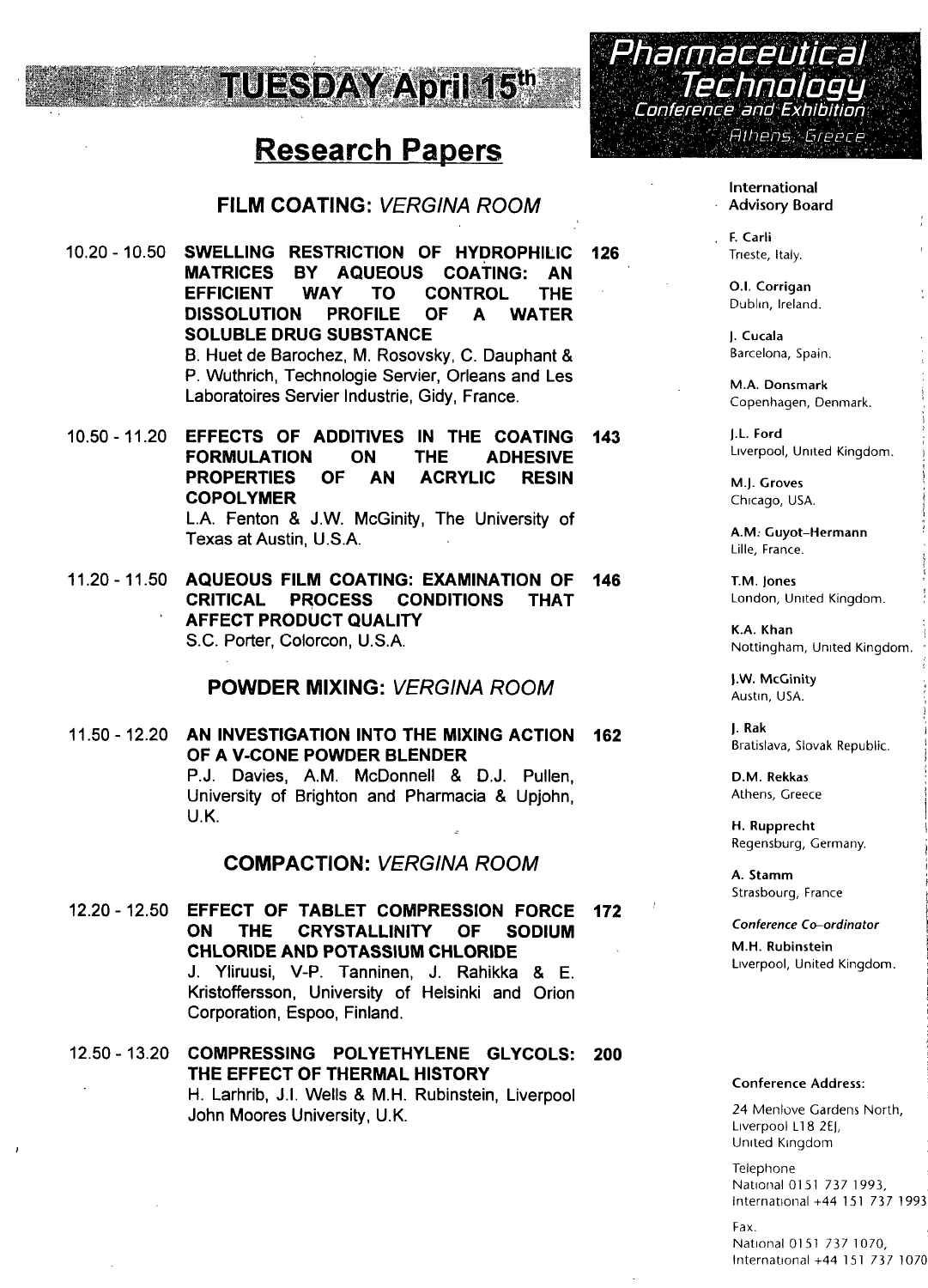13.20 - 14.20 **LUNCH:** ATHENS VIEW ROOM 10.00-13.20 **TABLE-TOP EXHIBITION:** 14.00 - 17.00 OLYMPIA FOYER 14.20 -15.30 **POSTER-SESSION:** OLYMPIA HALL **COMPACTION:** VERGINA ROOM **15.30-16.00 COMPRESSING POLYETHYLENE GLYCOLS: 217 THE EFFECT OF DICALCIUM PHOSPHATE** H. Larhrib, J.I. Wells & M.H. Rubinstein, Liverpool John Moores University, U.K. **COMPRESSIONAL 235 ORTHORHOMBIC** 16.00-16.30 **ANALYSIS OF THE BEHAVIOUR PARACETAMOL** E. Joiris, P. Di Martino, C. Bemeron, A-M. Guyot-Hermann & J-C. Guyot, University of Lille II, France. 16.30-17.00 **COMPACTION PROPERTIES OF 251 HYDROXYPROPYLMETHYLCELLULOSE-IBUPROFEN COMPACTS** A. Nokhodchi & M.H. Rubinstein, Liverpool John Moores University, U.K. 17.00-17.30 **PHYSICO-CHEMICAL PROPERTIES OF SOME 267 MATERIALS COMPACTED USING AN ULTRASOUND-ASSISTED TABLETING MACHINE** L. Rodriguez, M.F. Saettone, M. Cini, C. Cavallari,

N. Passerini, A. Fini & O. Caputo, Universities of Bologna, Pisa and Turin, Italy.

- 17.30-18.00 **EVALUATION OF CARBOWAX COMPOUND 280 20M AS A BINDER/LUBRICANT FOR ROLLER COMPACTION** M. Murray, M. Turkoglu & A. Sakr, University of Cincinnati Medical Center, U.S.A.
- 18.00-18.30 **TOOLING PROBLEMS 296** M.Glover & T.J. Lewis, I. Holland Ltd., Nottingham, U.K.

## **Plenary Lecture: OLYMPIA HALL**

18.30-19.30 **IMAGING INSIDE CONTROLLED RELEASE AND OTHER SOLID DOSAGE FORMS: NEW METHODS FOR UNDERSTANDING AND QUANTIFYING DRUG RELEASE PROCESSES** Dr C.D. Melia, Univ. of Nottingham, U.K.



### International Advisory Board

**F. Carli** Trieste, Italy.

**O.I. Corrigan** Dublin, Ireland.

**J. Cucala** Barcelona, Spain.

**M.A. Donsmark** Copenhagen, Denmark.

**|.L. Ford** Liverpool, United Kingdom

**M.J. Groves** Chicago, USA.

**A.M. Guyot-Hermann** Lille, France.

**T.M. |ones** London, United Kingdom.

**K.A. Khan** Nottingham, United Kingdom.

**).W. McGinity** Austin, USA.

J. **Rak** Bratislava, Slovak Republic.

**D.M. Rekkas** Athens, Greece.

**H. Rupprecht** Regensburg, Germany.

**A. Stamm** Strasbourg, France.

**Conference Co-ordinator**

**M.H. Rubinstein** Liverpool, United Kingdom.

### **Conference Address:**

24 Menlove Gardens North, Liverpool LI 8 2EJ, United Kingdom

Telephone: National 0151 737 1993, International +44 151 737 1993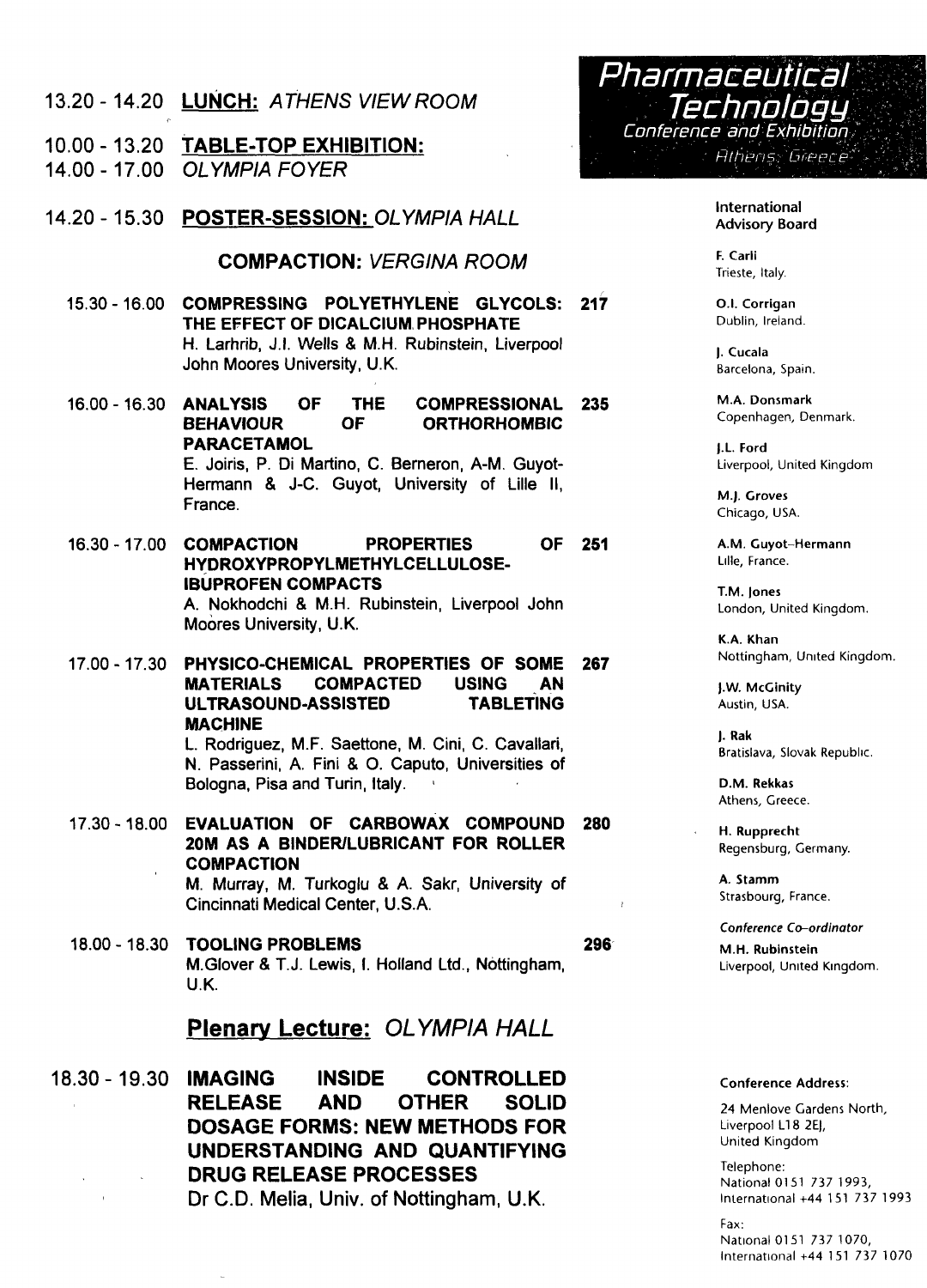

## **POSTERS**

## **ON DISPLAY 14.00 - 15.30 Olympia Foyer**

## **CONTROLLED DRUG DELIVERY**

- **1. ADVANTAGES OF USING THE PHILIPOFF 301 CONSTANT AND EXPERIMENTAL TABLE DESIGNS IN THE FORMULATION OF HYDROXYPROPYL METHYL CELLULOSE BASED HYDROPHILIC MATRICES** J.L. Avan, E. Le Doeuff J. Bougaret, Institut de Recherche Pierre Fabre, Labege Innopole, France.
- **2. DESIGN AND EVALUATION OF SUSTAINED- 306 RELEASE AND BUCCAL ADHESIVE HYDROCORTISONE ACETATE TABLETS** G.C. Ceschel, P. Maffei, C. Ronchi & A. Ferrante, University of Bologna and Monte Research, Milan, Italy.
- **3. THE INVESTIGATION OF THE COMPRESSION 313 AND RELEASE BEHAVIOUR OF NIFEDIPINE-LOADED ALBUMIN MICROSPHERES COMPRESSED INTO TABLETS** W. H. Chuo, T.R. Tsai & T.M. Cham, Kaohsiung Medical College, Taiwan.
- 4. **AMPICILLIN ENCAPSULATION IN CALCIUM 328 ALGINATE BEADS** M.L. Torre, P. Giunchedi, L. Maggi, R. Stefli & E.O., Machiste, Universities of Pavia, Italy and Central Venezuela, Venezuela.
- 5. **MECHANISTIC ASPECTS OF THE RELEASE OF 341 LEVAMISOLE HYDROCHLORIDE FROM BIODEGRADABLE POLYMER** O.I. Corrigan, CM. Gallagher & J.F. Fitzgerald, University of Dublin, Ireland
- **6. SWELLING KINETICS OF 349 POLYBASIC/HYDROPHOBIC pH-SENSITIVE HYDROGELS WITH DIFFERENT STRUCTURAL CHANGES**

M. Falamarzian & J. Varshosaz, Isfahan University of Medical Sciences, Iran.

Pharmaceutical Technology Conference and Exhibition Athens, Greece

### International Advisory Board

**F. Carli** Trieste, Italy.

**O.I. Corrigan** ; Dublin, Ireland

**J. Cucala** Barcelona, Spain.

**M.A. Donsmark** Copenhagen, Denmark.

**J.L Ford** Liverpool, United Kingdom.

**M.J. Groves** Chicago, USA.

**A.M. Guyot-Hermann** Lille, France.

**T.M. Jones** London, United Kingdom.

**K.A. Khan** Nottingham, United Kingdom

**J.W. McGinity** Austin, USA.

J. **Rak** Bratislava, Slovak Republic. \

**D.M. Rekkas** Athens, Greece.

**H. Rupprecht** Regensburg, Germany.

**A. Stamm** , Strasbourg, France.

**Conference Co-ordinator**

**M.H. Rubinstein** ' Liverpool, United Kingdom. •

**Conference Address:**

24 Menlove Gardens North, Liverpool L18 2EJ, United Kingdom

Telephone. National 0151 737 1993, ' International +44 151 737 19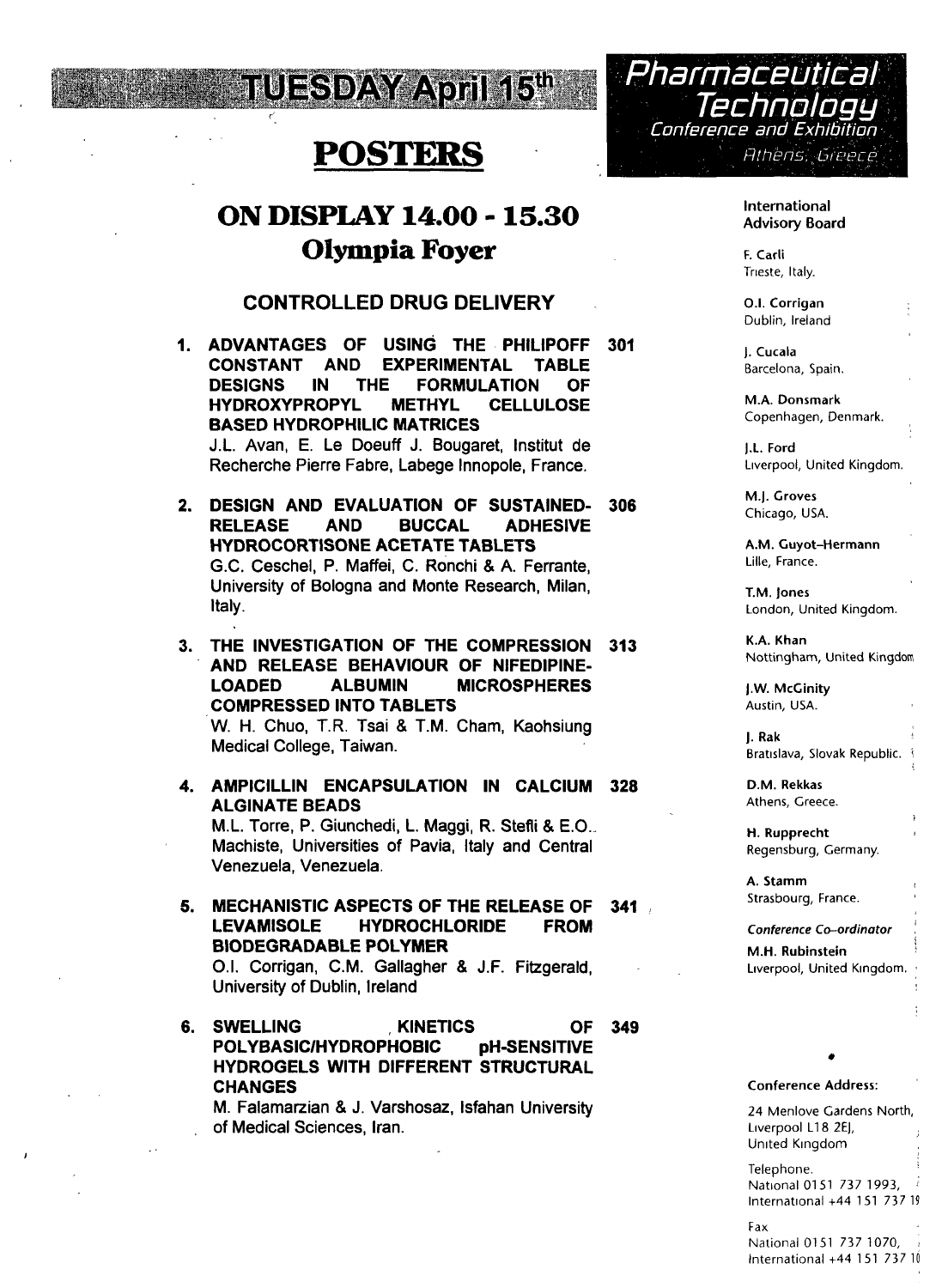Pharmaceutical Technology Conference and Exhibition **Athens: Greece** 

**7. FORMULATION OF SEMI-SOLID MATRICES: 355 APPLICATION TO A VERY WATER SOLUBLE DRUG SUBSTANCE** G. Fonknechten, P. Genty & P. Wuthrich, Technologie Servier, Orleans, France.

 $\sim$  1

- **8. ETHYL CELLULOSE MICROGRANULES AS A 370 SUSTAINED RELEASE DRUG DELIVERY SYSTEM** D. Opota, J. Joachim, G. Joachim & J. Reynier, University of Marseille, France.
- **9. SALT AND SOLVENT EFFECTS ON 376 OSCILLATORY AND TEXTURAL PROPERTIES OF POLYACRYLIC ACID GELS** D.S. Jones, M.C. Bonner & A.D. Woolfson, The Queen's University of Belfast, U.K.
- **10. DEVELOPMENT OF A NOVEL METHOD FOR 379 THE DETERMINATION OF THE MUCOADHESIVE STRENGTH OF TOPICAL PHARMACEUTICAL GELS AND SEMI-SOLIDS** A.F. Brown, D.S. Jones & A.D. Woolfson, The Queen's University of Belfast, U.K.
- **11. ENCRUSTATION AND ADHESION OF URINARY 382 ISOLATES TO METHACRYLATE POLYMERS AND COPOLYMERS** D.S. Jones, M.M. Tunney, P.F. Keane & S.P. Gorman, The Queen's University of Belfast and Belfast City Hospital, U.K.,
- **12. DIFFUSION THROUGH HYDROGELS: 386 DEPENDENCE OF DIFFUSIVITY ON DIFFUSANT MOLECULAR WEIGHT** F. Barbate, A. Boccia, MA. Del Nobile, M.I. La Rotonda, G. Mensitieri & F. Quaglia, University of Naples 'Federico II' and National Research Council, Institute of Composite Materials Technology, Naples, Italy.
- **13. LIPOSOMAL ENCAPSULATION OF LACTIC 390 ACID: FACTORS AFFECTING LACTIC ACID ENTRAPMENT**

U. Nimmannit, Niyompattamah, Bangkok, Thailand. N. Vardhanabhuti & O. Chulalongkorn University, **International Advisory Board**

**F. Carli** Trieste, Italy.

**O.I. Corrigan** Dublin, Ireland.

**J. Cucala** Barcelona, Spain.

**M.A. Donsmark** Copenhagen, Denmark.

**J.L. Ford** Liverpool, United Kingdom.

**M.J. Groves** Chicago, USA.

**A.M. Guyot-Hermann** Lille, France.

**T.M. Jones** London, United Kingdom.

**K.A. Khan** Nottingham, United Kingdom.

**J.W. McGinity** Austin, USA.

J. **Rak** Bratislava, Slovak Republic.

**D.M. Rekkas** Athens, Greece.

**H. Rupprecht** Regensburg, Germany.

**A. Stamm** Strasbourg, France.

**Conference Co-ordinator M.H. Rubinstein** Liverpool, United Kingdom.

### **Conference Address:**

24 Menlove Gardens North, Liverpool L18 2EJ, United Kingdom

Telephone: National 0151 737 1993, International +44 151 737 1993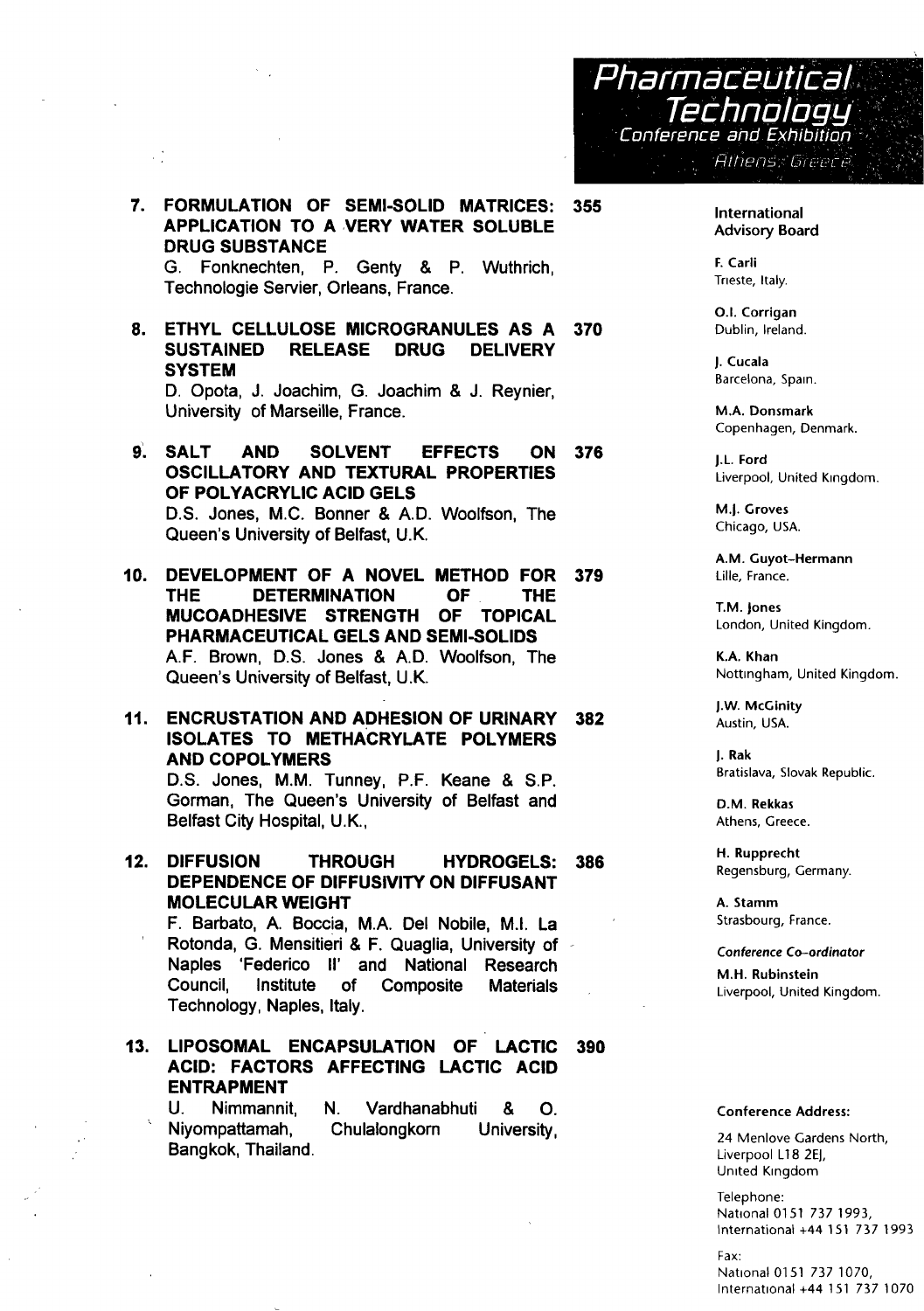

**14. THE EFECT OF FORMULATION VARIABLES ON 396 IN VITRO DRUG RELEASE AND MICROMERITIC PROPERTIES OF MODIFIED RELEASE IBUPROFEN MICROSPHERES** D. Perumal, C.M. Dangor, R.S. Alcock, N. Hurbans & K. Moopanar, University of Durban-Westville, South Africa.

**15. INFLUENCE OF DISSOLUTION CONDITIONS 413 ON THE DEGRADATION PROPERTIES OF POLYACTIDE-CO-GLYCOLIDE MICROPARTICLES**

M. Dunne, O.I. Corrigan & Z. Ramtoola, University of Dublin and Elan Corporation Research Institute, Dublin, Ireland.

- **16. THE INFLUENCE OF pH OF POLYMERISATION 427 MEDIUM ON THE CHARACTERISATION OF POLYBUTYLCYANOACRYLATE NANOPARTICLES CONTAINING SODIUM FLUORESCEIN N.** Clarke, D. Barrow & Z. Ramtoola, Elan Corporation Research Institute, Dublin, Ireland.
- **17. INFLUENCE OF FORMULATION VARIABLES 434 ON THE MORPHOLOGY OF BIODEGRADABLE MICROPARTICLES PREPARED BY SPRAY DRYING**

N. Clarke, K.O'Connor & Z. Ramtoola, Elan Corporation Research Institute, Dublin, Ireland.

**18. THE EFFECT OF DRUG WATER SOLUBILITY 444 AND POLYMER HYDRATION ON DIFFUSION CHARACTERISTICS OF POLYCATIONIC pH-SENSITIVE HYDROGELS**

J. Varshosaz, M. Falamarzian, Isfahan University of Medical Sciences, Iran.

- **19. LYMPHATIC TRANSPORT OF A PRODRUG OF 453 PROPRANOLOL USING EMULSOMES** S.P. Vyas, P. Kanaujia & V. Jaitely, Doctor Harisingh Gour Vishwavidyalaya, Sagar, India.
- **20. ALGINATE MICROSPHERES FOR THE 456 DELIVERY OF ORAL VACCINES** N. Venkatesan & S.P. Vyas, Doctor Harisingh Gour Vishwavidyalaya, Sagar, India.

International Advisory Board

**F. Carli** Trieste, Italy

**O.I. Corrigan** Dublin, Ireland.

**J. Cucala** Barcelona, Spain.

**M.A. Donsmark** Copenhagen, Denmark.

**J.L. Ford** Liverpool, United Kingdom.

**M.J. Groves** Chicago, USA.

**A.M. Guyot-Hermann** Lille, France.

**T.M. Jones** London, United Kingdom.

**K.A. Khan** Nottingham, United Kingdom

**J.W. McGinity** Austin, USA.

J. **Rak** Bratislava, Slovak Republic.

**D.M. Rekkas** Athens, Greece.

**H. Rupprecht** Regensburg, Germany.

**A. Stamm** Strasbourg, France.

Conference **Co-ordinator**

**M.H. Rubinstein** Liverpool, United Kingdom.

#### **Conference Address:**

24 Menlove Gardens North, Liverpool L18 2E|, United Kingdom

Telephone '< National 0151 737 1993, i International +44 151 737 19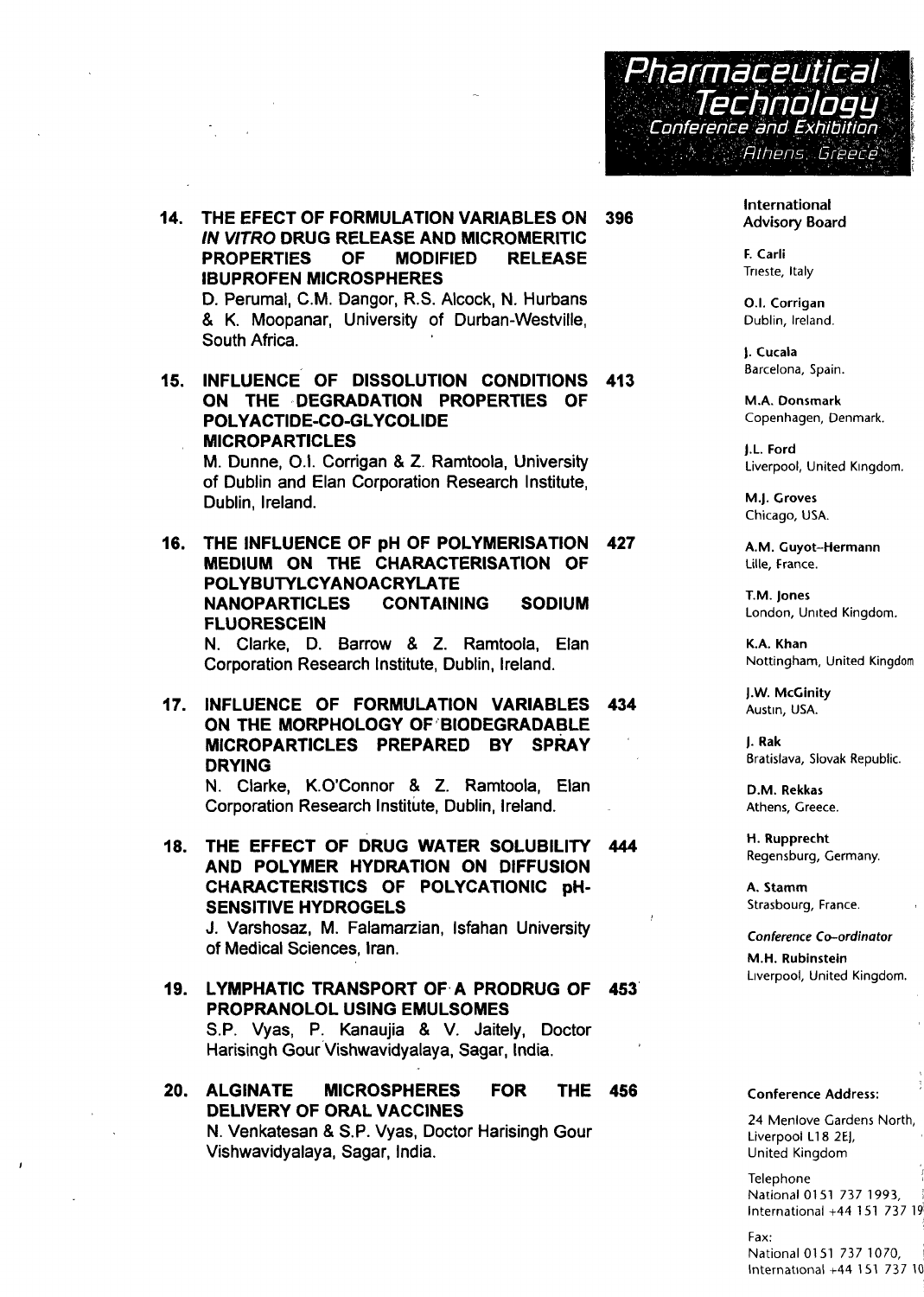

#### 21. **THE APPLICATION OF ION EXCHANGE RESIN IN FILM COATED BEADS** M. Sriwongjanya & R.O. Williams III, The University **458**

of Texas at Austin, U.S.A.

22. **A NOVEL 'DRY-IN-OIL MULTIPLE EMULSION' METHOD FOR THE PREPARATION OF CHITOSAN MICROSPHERES** I. Genta, P. Perugini & F. Pavanetto, University of Pavia, Italy **460**

23. **MICROSPHERES FOR BIOADHESIVE 471 ADMINISTRATION THE OF OPHTHALMIC ACYCLOVIR**

I. Genta, B. Conti, P. Perugini, F. Pavanetto, A. Spadaro & G. Puglisi, Universities of Pavia and Catania and Fidia, Oftal Research Laboratories, Catania, Italy.

## **FORMULATION**

- **24. DIVISABILITY OF SUSTAINED-RELEASE 485 DOSAGE FORMS: A STUDY OF ACETYLSALICYLIC ACID TABLETS** P. Costa, D.C. Ferreira & J.M. Sousa Lobo, University of Porto, Portugal.
- 25. **IMPROVEMENT OF A PARACETAMOL- 493 CODEINE DIRECT COMPRESSION FORMULATION** J. Cucala, M. Charlez & A. Munoz, Prodesfarma

Research Centre, Barcelona and University of Seville, Spain.

- **26. A STUDY OF THE REPRODUCIBILITY OF THE 501 PHYSICAL AND DISSOLUTION PROPERTIES OF CAPTOPRIL FROM SCORED TABLETS D.C.** Ferreira, **P.** Costa, **H.** Amaral **& J.M.** Sousa Lobo, University **of** Porto, Portugal.
- **27. IBUPROFEN AGGLOMERATES PREPARED BY 508 PHASE SEPARATION: APPLICATION TO HARD GELATIN CAPSULES AND TABLETS** M. Jbilou, A. Ettabia, A-M. Guyot-Hermann & J-C. Guyot, Lille II University, France.

International Advisory Board

**F. Carli** Trieste, Italy.

**O.I. Corrigan** Dublin, Ireland.

**J. Cucala** Barcelona, Spain

**M.A. Donsmark** Copenhagen, Denmark.

**J.L. Ford** Liverpool, United Kingdom.

**M.J. Groves** Chicago, USA.

**A.M. Guyot-Hermann** Lille, France.

**T.M. Jones** London, United Kingdom.

**K.A. Khan** Nottingham, United Kingdom.

**J.W. McGinity** Austin, USA.

J. **Rak** Bratislava, Slovak Republic.

**D.M. Rekkas** Athens, Greece.

**H. Rupprecht** Regensburg, Germany.

**A. Stamm** Strasbourg, France.

**Conference Co-ordinator**

**M.H. Rubinstein** Liverpool, United Kingdom.

### **Conference Address:**

24 Menlove Gardens North, Liverpool L18 2E|, United Kingdom

Telephone: National 0151 737 1993, International +44 151 737 1993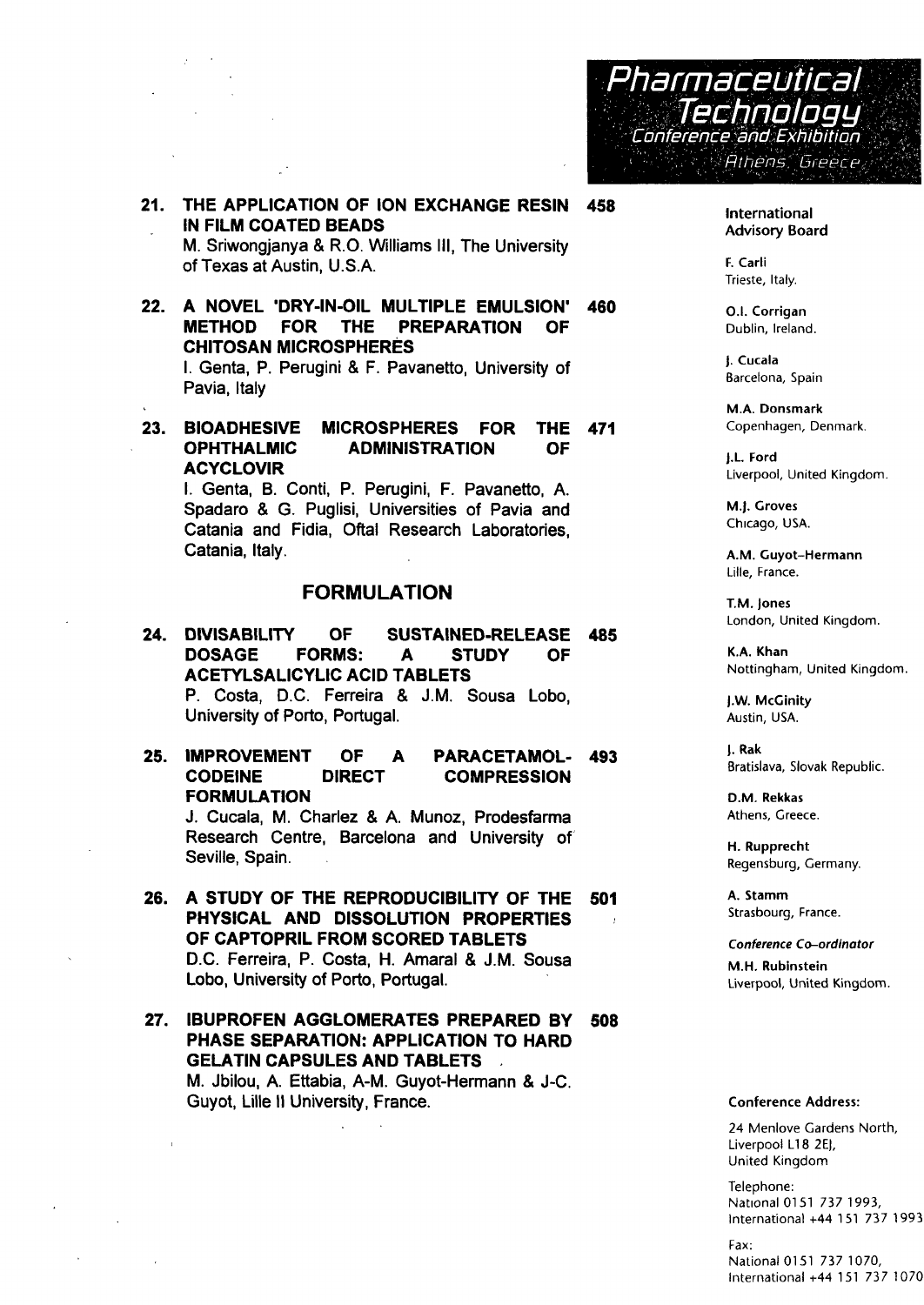Pharmaceutical<br>Technology ^Conference fand Exhibition Athens: Greece

- **28. PREPARATION OF LYOTROPIC LIQUID CRYSTAL FORMULATIONS USING METHYL SALICYLATE, WATER AND DIFFERENT SURFACTANTS AND EXAMINATION OF THE IN-VITRO RELEASE CHARACTERISTICS FROM SOME TOPICAL BASES** S. Uslu, A. Yuksel & T. Baykara, Ankara University, Turkey.
- **29. PREFORMULATION STUDY OF SODIUM 531 ETODOLAC PARENTERAL SOLUTION** J. Milic-Askrabic, Lj. Tasic & D. Rajic, Belgrade University and Military Technical Institute, Belgrade, Yugoslavia.
- **30. PREFORMULATION STUDY OF A 537 SECNIDAZOLE SOLID DOSAGE FORM** A.B. Rivera, R.G. Hernandez, M. V. Losada & D.M. Cuellar Elizastegul, Center of Pharmaceutical Chemistry, MediCuba and CIDEM, Cuba.

### **COMPACTION**

- **31. OF PARAMETRIZATION OF TABLET 549 COMPRESSION CURVES** O.K. Antikainen & J.K. Yliruusi, University of Helsinki, Finland.
- **32. COMPARISON OF COMPACTION AND 569 DISSOLUTION RATES OF GROUND AND UNGROUND CYSTALS OF ASPIRIN AND LACTOSE ALPHA MONOHYDRATE** Ph. Longuemard, M. Jbilou, A-M. Guyot-Hermann & J-C. Guyot, University of Lille II, France.
- **33. COMPARATIVE STUDY ON THE COMPACTION 585 MECHANISMS OF A NEW FAMILY OF GRAFT COPOLYMERS OF METHYL METHACRYLATE** M.C. Ferrero, A. Munoz, M.V. Velasco, M.C. Monedero & M.R. Jimenez-Castellanos, University of Seville, Spain.
- **34. MECHANICAL PARAMETERS OF 599 MALTODEXTRIN TABLETS OBTAINED AT TWO COMPRESSION SPEEDS** M.C. Monedero, A. Munoz-Ruiz, T. Velasco, N.

Munoz & M.R. Jimenez-Castellanos, University of Seville, Spain.

**522**

International Advisory Board

**F. Carli** Trieste, Italy.

**O.I. Corrigan** Dublin, Ireland

**J. Cucala** Barcelona, Spain.

**M.A. Donsmark** Copenhagen, Denmark.

**J.L. Ford** Liverpool, United Kingdom.

**M.J. Groves** Chicago, USA.

**A.M. Guyot-Hermann** Lille, France.

**T.M. Jones** London, United Kingdom.

**K.A. Khan** Nottingham, United Kingdor

**J.W. McGinity** Austin, USA.

**J. Rak** Bratislava, Slovak Republic.

**D.M. Rekkas** Athens, Greece.

**H. Rupprecht** Regensburg, Germany

**A. Stamm** Strasbourg, France.

**Conference Co-ordinator**

**M.H. Rubinstein** Liverpool, United Kingdom.

#### **Conference Address:**

24 Menlove Gardens North, Liverpool L18 2EJ, United Kingdom

Telephone: National 0151 737 1993, International +44 151 7371)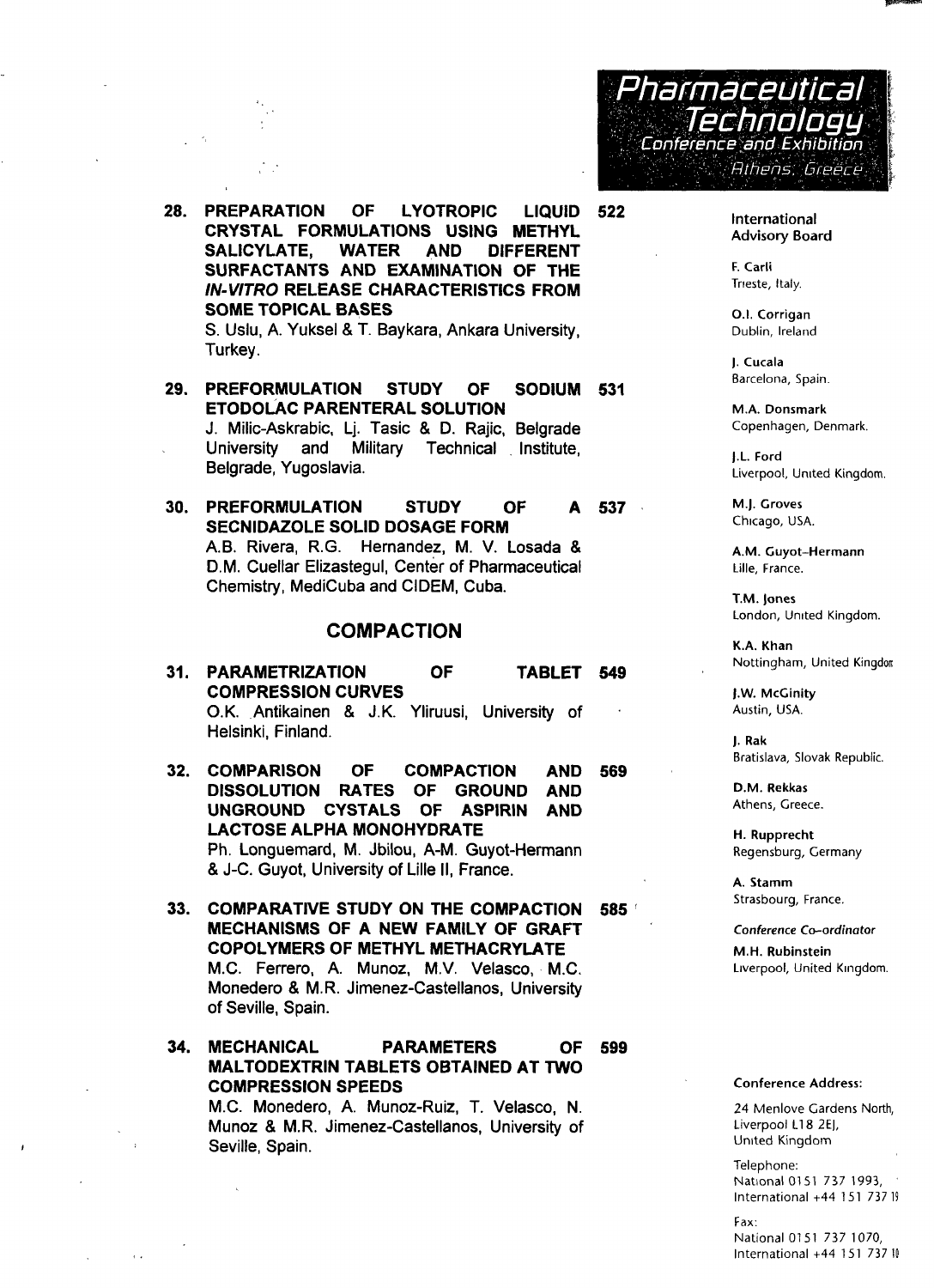

**35. A STUDY OF FORCE-DISPLACEMENT 603 PARAMETERS OF MALTODEXTRINS AFTER THE ADDITION OF LUBRICANTS** M.V. Velasco, A. Munoz-Ruiz, M.C. Monedero, M.C. Ferrero & M.R. Jimenez-Castellanos, University of Seville, Spain.

**36. PREDICTING PREFERRED CRYSTAL 617**<br>**CORIENTATION FOR TABLETING FROM ORIENTATION FOR TABLETING FROM PARTICLE IMAGE ANALYSIS** E. Avila, E. Suihko, A. Munoz-Ruiz, M.R. Jimenez-Castellanos, A. Justo, J. Cucala, J. Ketolainen & P.

Paronen, Universities of Seville, Spain, Kuopio, Finland, Institute of Materials, Seville and Prodesfarma, Barcelona, Spain.

**37. OPTICAL HOMOGENEITY OF TABLET 624 SURFACES**

J. Ketolainen, R. Silvennoinen, K-E. Peiponen, P. Laakkonen, E. Suihko, J. Rasanen, K. Matsuda & P. Paronen, Universities of Kuopio and Joensuu, Finland and AIST, MITI, Ibraki, Japan.

**38. FRACTAL DIMENSION IN CHARACTERISATION 629 OF TABLET SURFACES DETERMINED BY CONFOCAL MICROSCOPY**

S. Partio & J. Yliruusi, University of Helsinki, Finland.

**39. SILICIFIED MICROCRYSTALLINE CELLULOSE: 639 APPLICATIONS TO IMPROVE THE COMPACTION OF POORLY COMPRESSIBLE DRUGS AND TO HIGH SPEED TABLET MACHINE PERFORMANCE**

B.E. Sherwood & J.N. Staniforth, Edward Mendell Co. Inc., U.S.A. and University of Bath, U.K.

## **DIRECT COMPRESSION**

**40. FORMULATION OF DIRECT COMPRESSION 649 ACETYLSALICYLIC ACID TABLETS** J.M Sousa Lobo, A.P. Rocha & J.P. Sousa e Silva, University of Porto and Laboratories Bial, Portugal.

International Advisory Board

F. Carli Trieste, Italy.

O.I. Corrigan Dublin, Ireland.

J. Cucala Barcelona, Spain.

M.A. Donsmark Copenhagen, Denmark.

J.L. Ford Liverpool, United Kingdom.

M.J. Groves Chicago, USA.

A.M. Guyot-Hermann Lille, France.

T.M. Jones London, United Kingdom.

K.A. Khan Nottingham, United Kingdom.

J.W. McGinity Austin, USA.

|. Rak Bratislava, Slovak Republic.

D.M. Rekkas Athens, Greece.

H. Rupprecht Regensburg, Germany.

A. Stamm Strasbourg, France.

Conference Co-ordinator

M.H. Rubinstein Liverpool, United Kingdom.

### Conference Address:

24 Menlove Gardens North, Liverpool L18 2EJ, United Kingdom

Telephone' National 0151 737 1993, International +44 151 737 1993